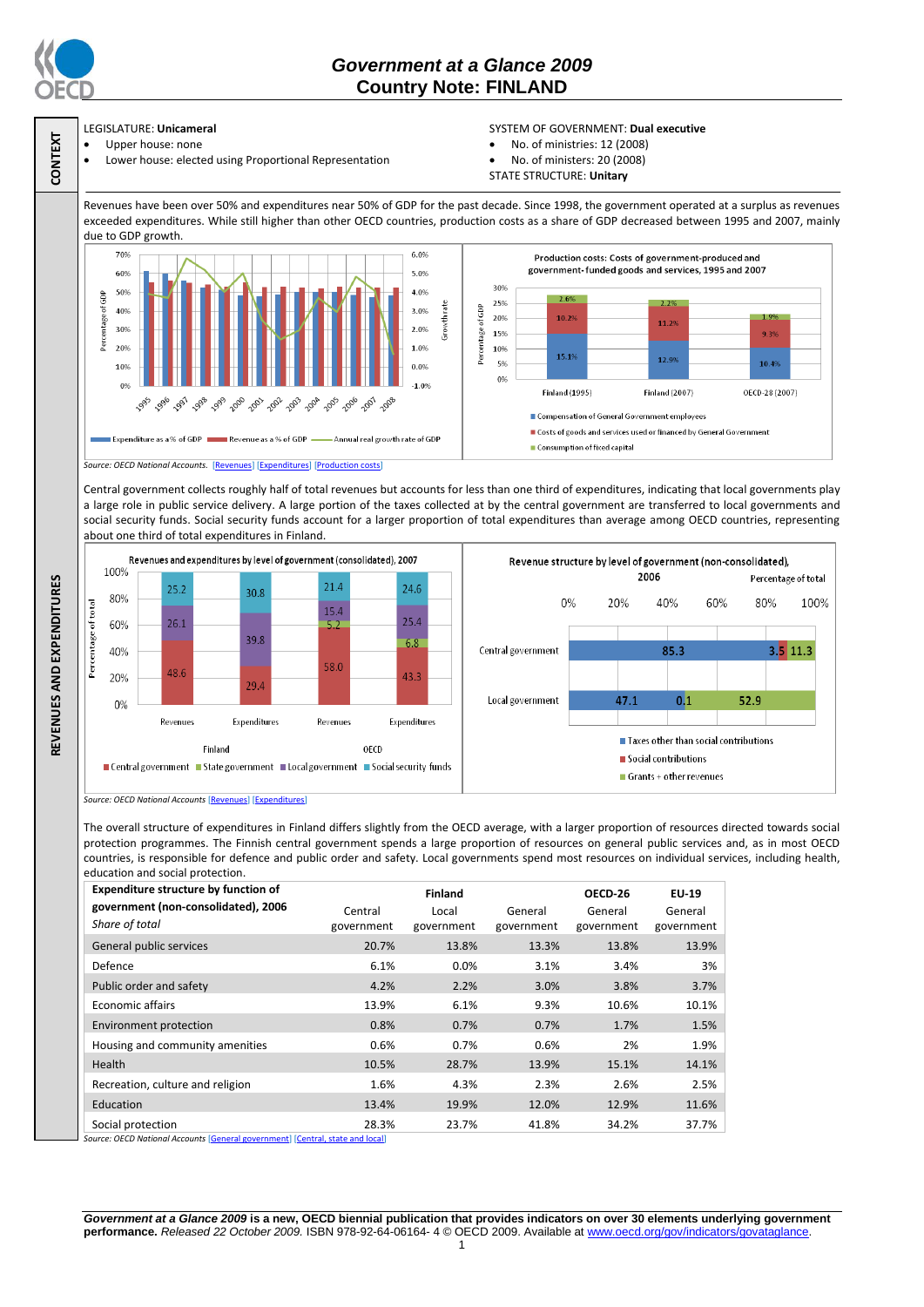



In 2005, around 21% of the total Finnish labour force worked for the government, a much larger portion than average among OECD countries. The share of the labour force employed by government remained roughly the same between 1995 and 2005. However, the Finish government plans to reduce staff through its on-going productivity programme, which aims to decrease the number of public personnel at a rate of 2% per annum*.* Government employment in Finland is highly decentralised, with more than 75% of staff employed at the local levels of government.

*Source: OECD Comparison of Employment in the Public Domain Survey and Labour Force Survey*

ernment employment] [\[Distribution by level\]](http://dx.doi.org/10.1787/723627140760)

Females are represented roughly equally in the central government workforce and in the general labour force. Within central government, females are much better represented in administrative positions than in senior managerial posts, as is the case in all OECD member countries. An ageing workforce remains a challenge in terms of government's ability to maintain capacity and continuity, but also provides an opportunity to reform positions and recruit staff with different skill sets.

*Source: OECD Strategic HRM Survey and Labour Force Survey* e participation] [\[Ageing\]](http://dx.doi.org/10.1787/723656070327)

In Finland, the central government operates an open, position-based recruitment system. Posts below senior management and even some senior management positions are open to external recruitment, and applicants apply directly to a specific post. There is a high degree of delegation of HRM decision making to line ministries. State operating units are independent and responsible for developing and implementing their own personnel policy strategies, including determining the number of staff, recruitment policies, personnel development and salaries. Performance assessments are commonly used in HR decisions as is performance-related pay. In Finland, the status of senior civil servants is regulated by the civil service legislation and does not differ in any substantial way from the rest of the civil service. The differences relate to a separate mechanism for setting salaries, some specific development programs and joint forums as well as particular guidelines for the development of the senior civil service issued by the government.

#### *Source: OECD Strategic HRM Survey*  [\[Delegation\]](http://dx.doi.org/10.1787/723663744332) [\[Recruitment\]](http://dx.doi.org/10.1787/723668744361) [\[Performance management\]](http://dx.doi.org/10.1787/723750171710)

Among OECD countries, Finland has taken the most steps to use performance information in the budgeting process and is also a leader among countries in its development and use of a mediumterm (4 year) perspective. Performance budgeting was first introduced in select ministries in 1988 and subsequently expanded to the whole public sector in 1995. Targets are formulated by government as part of their coalition agreements for their term in office. Managers in the executive have relatively less flexibility to adjust budgeted resources. For example, ministers must obtain legislative approval before reallocating funds between line items. Agencies have, however, received one appropriation for all their operating expenditures since the mid 1990s.

*Source: OECD International Budget Practices and Procedures Database* [\[Medium-term\]](http://dx.doi.org/10.1787/723856770865) [\[Performance budgeting\]](http://dx.doi.org/10.1787/723863437686) [\[Executive flexibility\]](http://dx.doi.org/10.1787/723876713213) OECD Journal on Budgeting[: www.oecd.org/gov/budget/journal](http://www.oecd.org/gov/budget/journal)

Overall, Finland exhibits a high-degree of e-government readiness and is a leader among OECD countries in business' use of egovernment services. Likewise, significantly more citizens use egovernment services in Finland than in many other OECD countries. All core services are available on line via the national portal. *Source: United Nations E-Government Readiness Knowledge Base, Eurostat.*

[\[Readiness\]](http://dx.doi.org/10.1787/724248078408) [\[Uptake\]](http://dx.doi.org/10.1787/724264662272) **[OECD E-Government** 

*Government at a Glance 2009* **is a new, OECD biennial publication that provides indicators on over 30 elements underlying government performance.** *Released 22 October 2009.* ISBN 978-92-64-06164- 4 © OECD 2009. Available at www.oecd.org/gov/indicators/govataglance.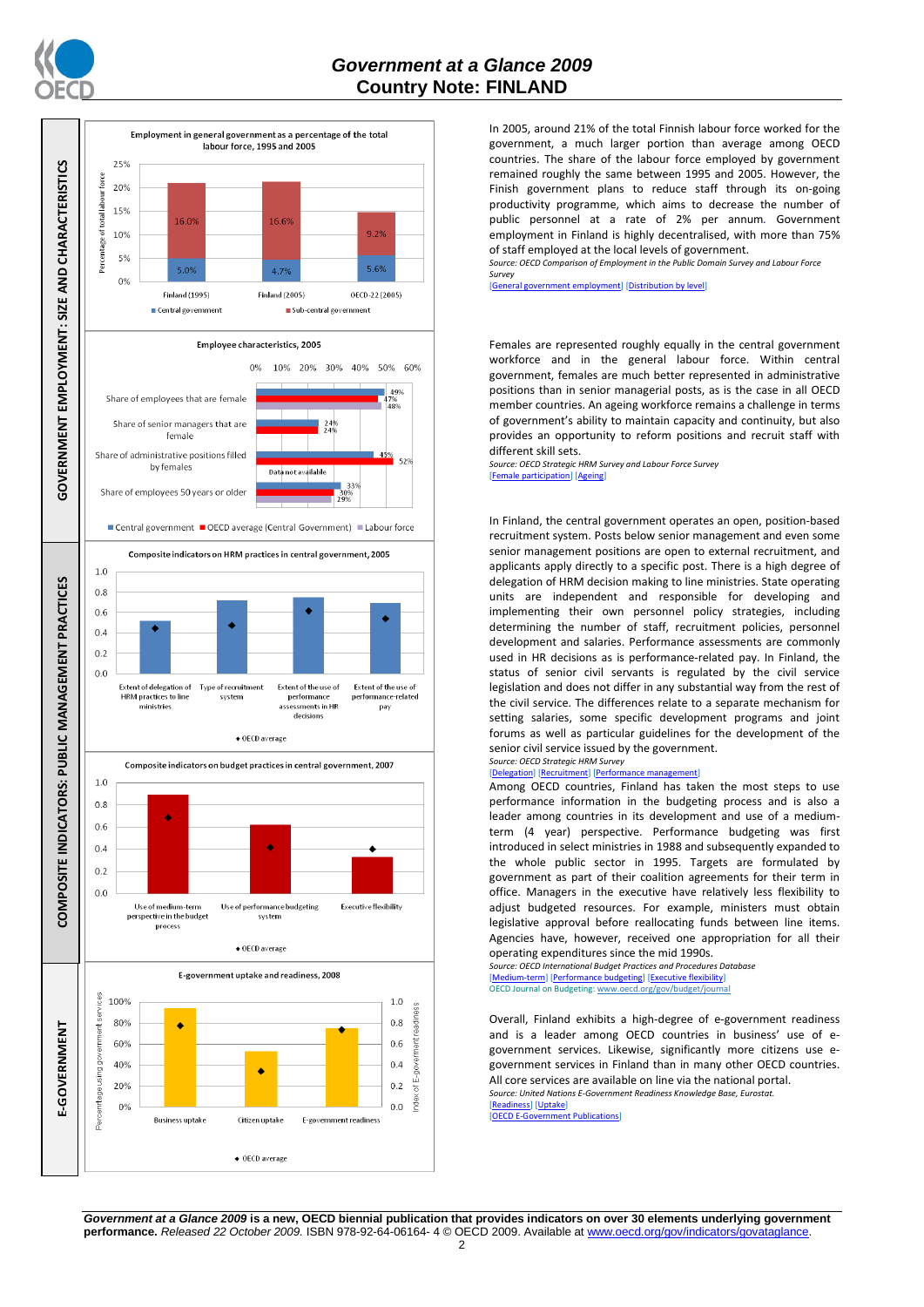

**INTEGRITY**

**REGULATORY MANAGEMENT**REGULATORY MANAGEMENT **Types of information central government decision makers are required to disclose and level of transparency, 2009**

| <b>Requirements for</b><br>disclosure                                                         | President | Prime<br>Minister | Minister  | ower House<br>egislators. |
|-----------------------------------------------------------------------------------------------|-----------|-------------------|-----------|---------------------------|
| <b>Assets and liabilities</b>                                                                 | <b>ND</b> | <b>DP</b>         | <b>DP</b> | <b>ND</b>                 |
| Loans                                                                                         | <b>ND</b> | <b>DP</b>         | <b>DP</b> | <b>ND</b>                 |
| Sources and level of<br>income                                                                | <b>ND</b> | <b>DP</b>         | <b>DP</b> | <b>ND</b>                 |
| Outside positions                                                                             | <b>ND</b> | <b>DP</b>         | <b>DP</b> | <b>ND</b>                 |
| Gifts                                                                                         | <b>ND</b> | <b>ND</b>         | <b>ND</b> | <b>ND</b>                 |
| Previous employment                                                                           | <b>ND</b> | <b>ND</b>         | <b>ND</b> | <b>ND</b>                 |
| D= Disclosed; DP= Disclosed and publicly available; ND=<br>Not disclosed; NA= Not applicable. |           |                   |           |                           |

**Requirements for Regulatory Impact Analysis (RIA) processes used by central governments**

|                                                                  | 2005   | 2008   |
|------------------------------------------------------------------|--------|--------|
| Quality reviewed by body external<br>to Ministry preparing rules | No     | No     |
| Required for draft primary laws                                  | Always | Always |
| Required for draft subordinate<br>regulations                    | Always | Always |
| Required to quantify costs                                       | Always | Always |
| Required to quantify benefits                                    | Always | Always |
| Required to publicly release results                             | Always | Always |

**Extent of programs for reducing administrative burdens at the central level of government**

|                               | 1998 | 2005 | 2008 |
|-------------------------------|------|------|------|
| Explicit programme exists     | No   | No   | No   |
| Includes quantitative targets | N/A  | N/A  | N/A  |

Unlike many other OECD countries, Finland requires disclosures from members of the executive but does not require disclosures for members of Parliament. Finland requires key elected officials from the executive to disclose and make publicly available their financial interests and any outside positions that they may hold. However, there is no legislation concerning declarations for members of Parliament in Finland. Disclosure is voluntary for MPs, and whatever information is declared is made public. While decision makers in the executive are not required to formally disclose previous employment, Finland has taken steps to address potential conflicts of interest in the movement of employees between the public and private sectors (the "revolving doors" phenomenon) by issuing guidance on post-public employment in 2007. Although disclosures are not required for the President, Finland stands out among other OECD countries as having begun to require that officials in the judiciary (particularly judges) disclose some private information (not depicted in table).

*Source: OECD Survey on Integrity*

[\[Disclosures\]](http://dx.doi.org/10.1787/724123642681)

The 2005 and 2008 surveys of Indicators of Systems of Regulatory Management examined the extent of governance practices designed to improve the quality of regulation in OECD countries. Among the most important practices are: the use of regulatory impact analysis (RIA) to assess the cost and benefits of new regulation and the institutional oversight of the quality of regulations; and the design of programs to reduce the costs of administrative activities on business and citizens.

Finland has a long history of using impact analysis, having first implemented a programme in the late 1970s. A comprehensive RIA model has been developed that brings together individual impact assessment models in a wide range of areas, including on regions, gender and poverty. Finland has also recently developed an action plan for reducing administrative burdens on businesses for 2009- 2012. Greater efforts are being made to ensure that new regulations do not create any additional unnecessary administrative costs for business. Work is also underway to increase and improve the capacity of staff responsible for drafting legislation.

*Source: OECD Survey on Regulatory Management.* [\[RIA\]](http://dx.doi.org/10.1787/724045144354) [\[Administrative simplification\]](http://dx.doi.org/10.1787/724058851054) Regulatory Management Indicators[: www.oecd.org/regreform/indicators](http://www.oecd.org/regreform/indicators)<br>EU 15 reviews on Regulatory Reform[: www.oecd.org/gov/regref/eu15](http://www.oecd.org/gov/regref/eu15)

Background reports on Regulatory Reform[: www.oecd.org/regreform/backgroundreports](http://www.oecd.org/regreform/backgroundreports)